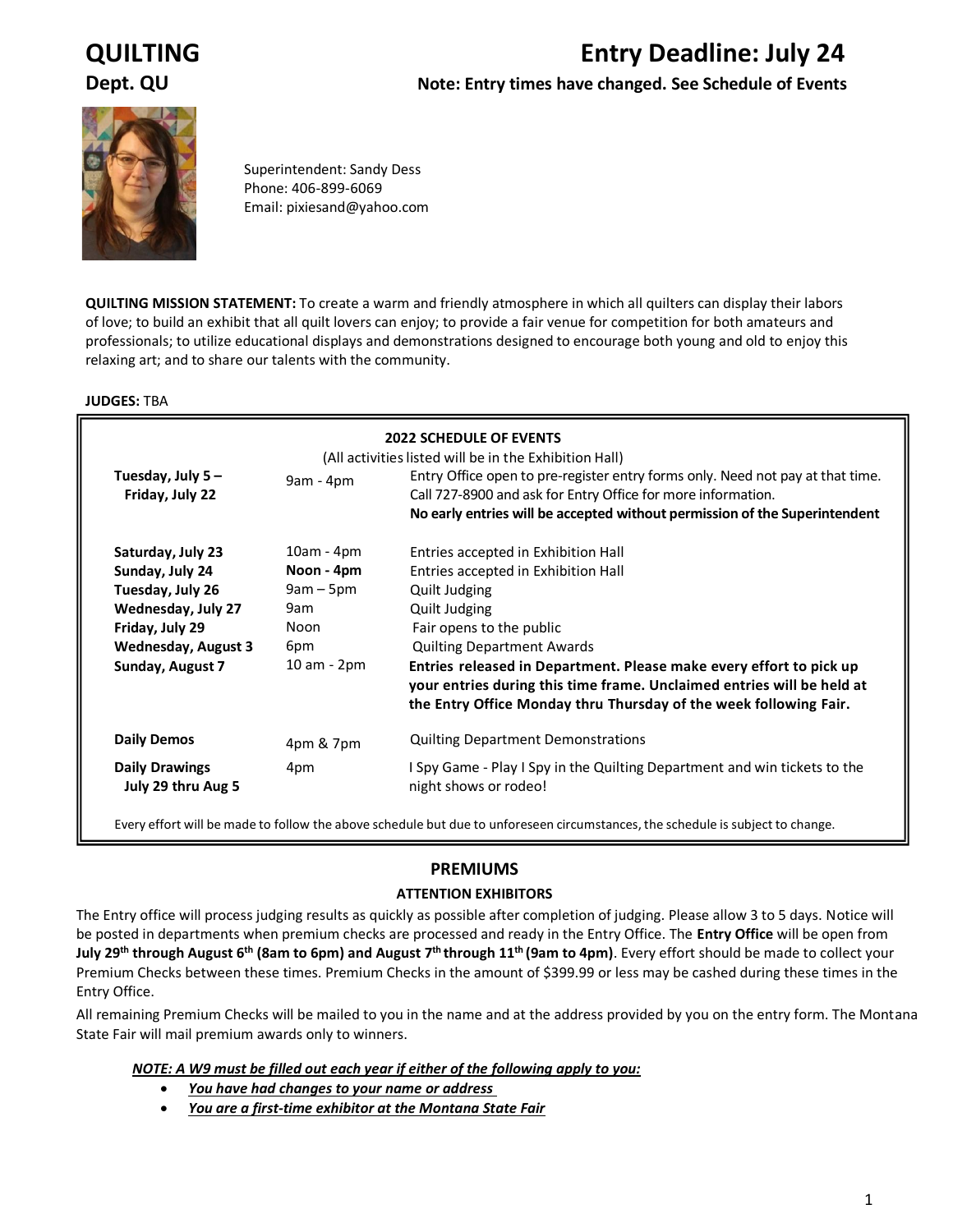### **RULES & REGULATIONS**

- 1. All participants at Montana State Fair events are responsible for reading the Montana State Fair GENERAL INFORMATION Section and complying with policies listed therein. This section is located at goexpopark.com under the Montana State Fair tab.
- 2. AGREEMENT TO ALL RULES AND REGULATIONS HEREIN STATED IS UNDERSTOOD WHEN THE EXHIBITOR SUBMITS THE ENTRY FORM.
- 3. All entrants must complete a W9 form at time of entry to receive any premiums.
- **4. All exhibitors shall purchase admittance tickets if they plan to take part in activities during the Fair.** Adult and Youth exhibitors may purchase an Exhibitor's Packet for \$20 good for 10 admissions for Fair week. With purchase of first Exhibitor's Packet, additional free passes are issued for every \$50.00 of entry fees. Exhibitors may purchase individual tickets for \$4.00 each.
- **5. Please do not pre-enter.**
- 6. Any article previously judged at Montana State Fair is ineligible for competition. To avoid misunderstandings, do not enter an item that very closely resembles an item previously entered.
- 7. Exhibitors may enter one item per class with the exception of Display Only, Division 5.
- 8. To be entered in this department, THE ARTICLE MUST BE QUILTED OR TIED. IT ALSO MUST BE OF THREE-LAYER CONSTRUCTION, exceptions to the three-layer construction may include clothing, yo-yos, ragtime, chenille, summer weight quilts Cathedral windows, or art quilts.
- 9. Articles used prior to the fair must be clean and acceptable for judging (free of lint, hair, thread, etc.)
- 10. In event of only one entry in a class, judges will place or not place the item based on the standard of excellence of the individual piece. All judges' decisions are final.
- 11. At the superintendent's discretion, items entered may be transferred to a more appropriate division prior to judging.
- **12. Hanging sleeves required on all quilt and wall hanging entries.**
- **13. Absolutely no early release of quilts. NO EXCEPTIONS.**
- 14. DEFINITION OF EXHIBITORS:
	- **Professional:** A person who regularly earns money from the design, creation and/or part of the construction of, or instruction of bed quilts or other quilted items.
	- **Non-professional:** A person who is a non-professional of quilting; has taken beginning instruction or is a self-taught quilter; who creates for personal use and has not sold any items (gives away as gifts).
	- **Special Exhibitor:** Individuals with physical or mental challenges that would make competing in open divisions unfair for them.
	- **Junior:** Individuals 18 years and younger. Junior exhibitors are welcome to compete in open divisions with appropriate fees paid.

#### **SPECIAL AWARDS**

#### **CASCADE COUNTY HOMEMAKERS CLUB AWARDS**

REGULATIONS:

- 1. Club name MUST be listed on entry form.
- 2. Homemaker must be a paid member of a registered Cascade County Homemakers Club to qualify for awards.
- 3. Largest average number of exhibits is figured by total number of club exhibits divided by total number of club members.
- 4. Quality points are total of Ribbon count divided by the total number of club members
	- Sweepstakes- 4 points. Blue- 3 points. Red- 2 points. White- 1 point
	- Largest Average Number of Exhibits
		- 1 st Place: \$10 *sponsored by Northwestern Energy*
	- Highest Quality Points 1 st Place: \$10 – *sponsored by Northwestern Energy*

#### **QUILTING DEPARTMENT AWARDS**

*\$20.00 Gift Certificates, Sponsored by Bernina Silver Thimble*, 3301 10 th Avenue South, Great Falls BEST MACHINE EMBROIDERED QUILT OR WALL HANGING BEST ENTRY QUILTED CLOTHING BEST ENTRY USING PAPER PIECING TECHNIQUE

*Machine Service Package, Sponsored by Rainbow Service*, 2420 6 th Avenue South, Great Falls JUDGE'S CHOICE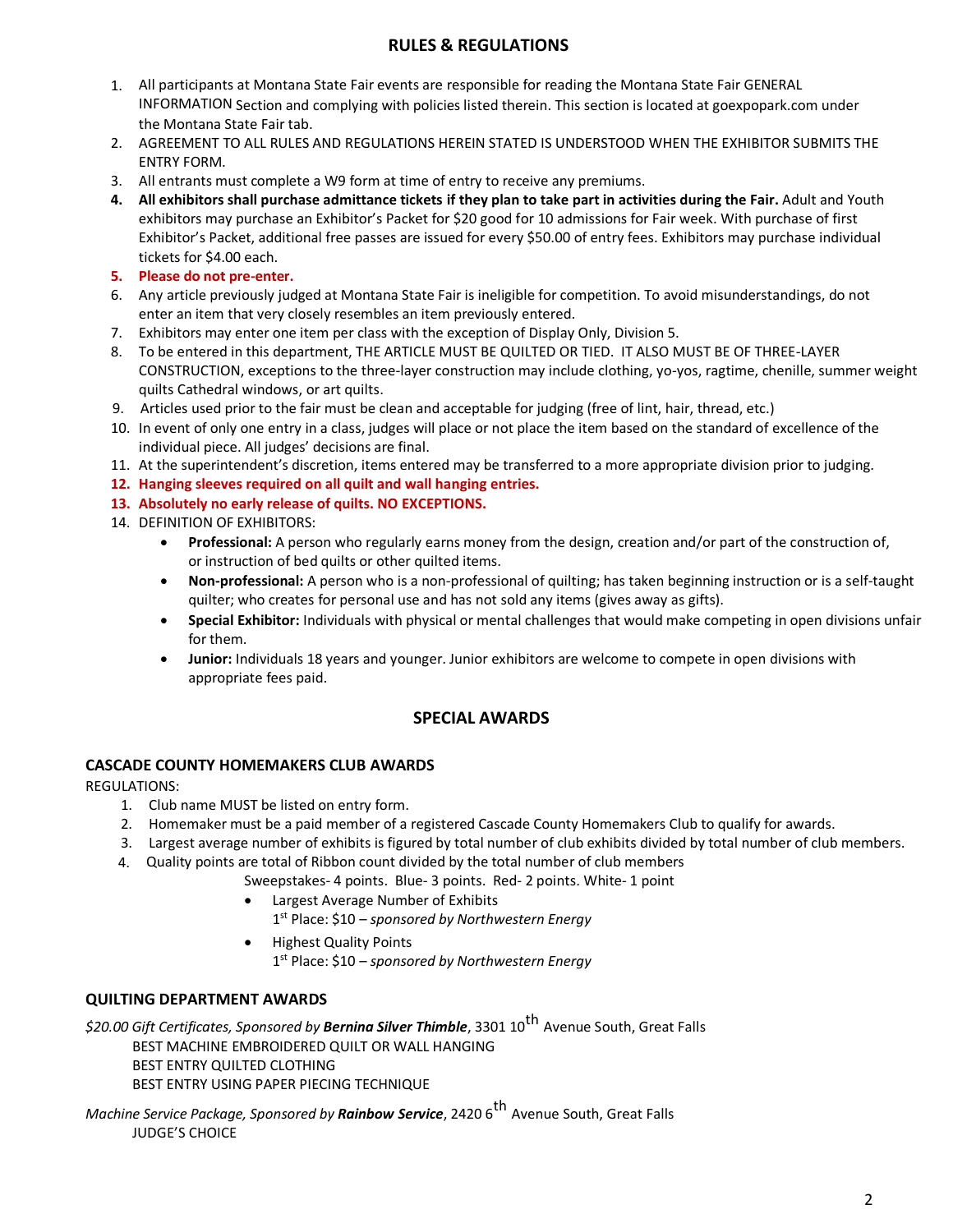*\$25 Gift Certificates, Sponsored by The Quilt A Way*, 222 13 th Street South, Great Falls BEST of HOLIDAY BEST of HAND EMBROIDERY BEST WOOL ENTRY BEST JR. 13 – 18

BEST JR. 12 and under

*\$25 Gift Certificate, Sponsored by Kelly Joye's Crafts* BEST ART QUILT

*\$20 Gift Certificate, Sponsored by Quilts Galore*

BEST of MINIATURES

BEST of HAND APPLIQUÉ

*\$50 Gift Certificate, Sponsored by Mary Ann Wattam*

BEST COMMERCIALLY QUILTED QUILT

*Basket of Quilting Supplies valued at \$250, Sponsored by Triangle Squares Quilt Club* BEST FIRST QUILT

*Note: This quilt does NOT have to win a blue ribbon on the first round of judging.*

#### **FALLS QUILT GUILD EXCELLENCE AWARDS - \$75.00 in cash for each award**

HAND QUILTING EXCELLENCE AWARD

Qualifications:

- 1. Non-Professional category
- 2. Quilt top construction can be hand or machine pieced
- 3. Hand quilted (no machine quilting)
- 4. Any size quilt is acceptable
- 5. Must be made by the person entering and **finished within the last two years**.

#### MACHINE QUILTING EXCELLENCE AWARD

Qualifications:

- 1. Non-Professional category
- 2. Quilt top construction can be hand or machine pieced
- 3. Machine quilted by self; can be completed using any machine
- 4. Any size quilt is acceptable
- 5. Must be made by the person entering and **finished within the last two years**.

#### PROFESSIONAL EXCELLENCE AWARD

Qualifications:

- 1. Must be a Professional according to the Rules & Regulations
- 2. Quilt top construction can be hand or machine pieced
- 3. Hand or machine quilted by self
- 4. Any size quilt is acceptable
- *5.* Must be made by the person entering and **finished within the last two years**.

#### **BEST of SHOW AWARD**

Plaque and Rosette, *Sponsored by Montana State Fair*

\$50.00 cash, *Sponsored by Falls Quilt Guild*

\$25.00 Gift Certificate, *Sponsored by The Quilt A Way*

\$20.00 Gift Certificate, *Sponsored by Bernina Silver Thimble and Big Sky Quilts*

Qualifications:

1. Non-Professional category

#### **LYNN HEBERT MEMORIAL AWARD**

#### **Patriotic Quilt Contest**

\$50.00 cash, *Sponsored by Friends of Lynn Hebert*

Qualifications:

- 1. Non-Professional category
- 2. Quilt must be patriotic in the colors, shapes, or fabric.
- 3. Any category except for Professional classes and Display Only.
- 4. Must win a blue ribbon in the first round of judging to be eligible.
- 5. Best patriotic quilt picked by the quilt judges.
- 6. Any patriotic quilt in any non-professional category is eligible for the contest but we would like to encourage quilters to make either an Adopt a Bear size (approximately 18" x 18") or else a Comforter for Kids size (approximately 40" x 65") and after the Fair donate them to Falls Quilt Guild to honor Lynn.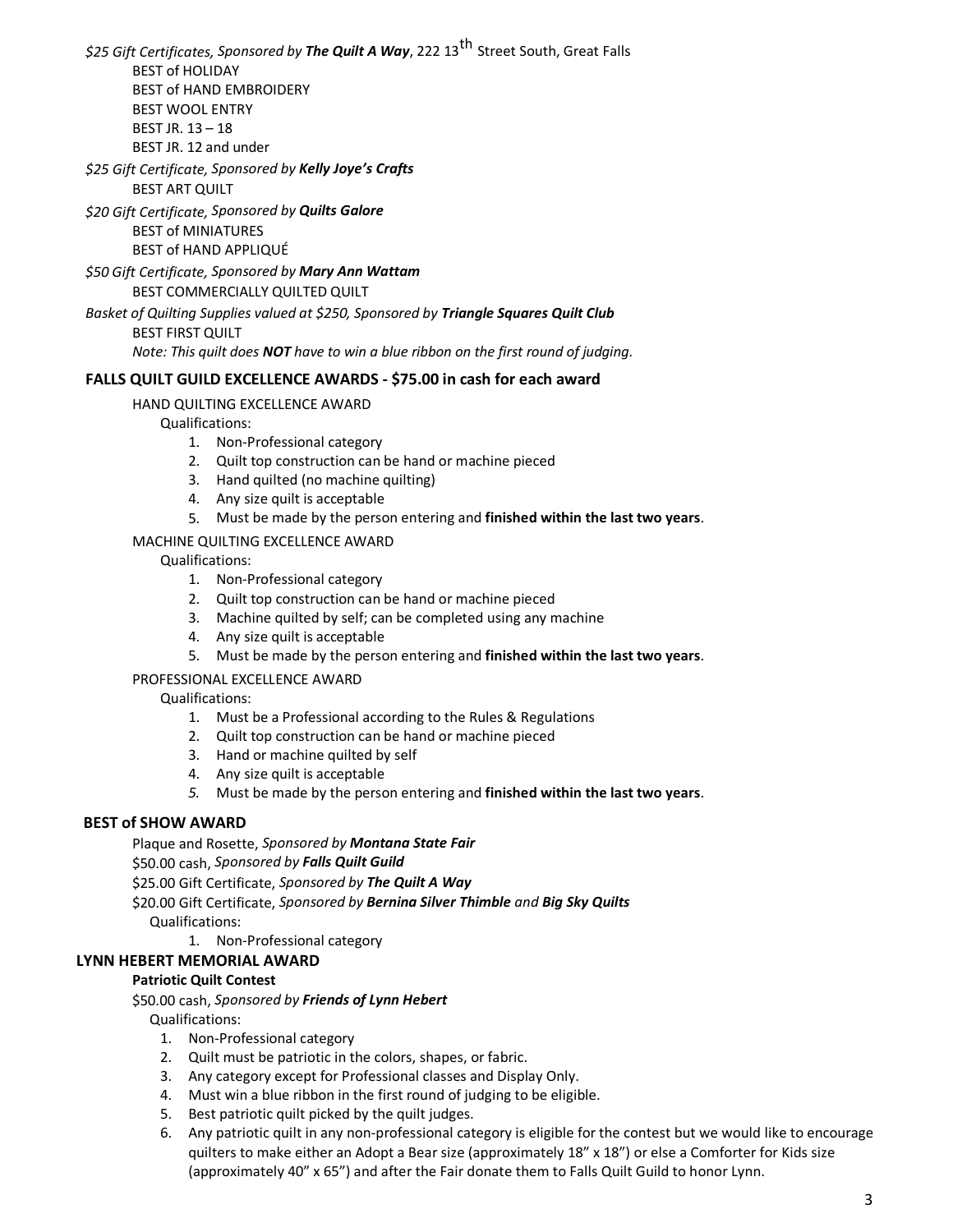#### **CONTESTS/ACTIVITIES**

All visitors to the Quilting Department are invited to participate in the "I Spy" activity. Participants are challenged to find several special features hidden among the quilts. A quick answer form is filled out. The completed answer form is then entered in a drawing for prizes. Visitors may also vote daily for your favorite entry in our People's Choice Award any time before 4 p.m. the day of the Awards ceremony.

#### **DIVISIONS/CLASSES**

#### **DIVISIONS:**

- **1 BED QUILTS**
- **2 QUILTED HOUSEHOLD FURNISHINGS**
- **3 CLOTHING, QUILTED**
- **4 HAND QUILTED QUILTS**
- **5 DISPLAY ONLY**

#### **JUDGING CRITERIA**

- 1. Overall appearance should be pleasing, clean, neat, and tidy.
- 2. Texture and color of fabrics should be well balanced and suitable for design.
- 3. Pieced corners should meet evenly with attention to appropriate grain line.
- 4. Seams should be trimmed and pressed so dark seams don't show through the light pieces. Construction stitching should not show.
- 5. If using a dark ground fabric for appliqué, it should be trimmed away so it doesn't shadow through lighter pieces.
- 6. Appliqué thread should complement the appliqué piece.
- 7. Backing fabric should complement the front.
- 8. Quilting stitches should be small, even and consistent on both the front and back.
- 9. Quilting pattern should complement the quilt top.
- 10. No quilting pattern marks should show.
- 11. No knots or backstitches should show in the top or back.
- 12. Binding should complement the top, should be filled with all three layers and should be firmly stitched, mitered corner.
- 13. The entire quilt should be flat, corners square and edges straight.
- 14. The machine quilting stitch should be an even tension with no puckers or tucks on front or back.
- 15. Machine quilting threads should begin and end inconspicuously with no loose threads.
- 16. Bed quilt size is considered 60" x 85" or larger.

#### **DIVISION 1: BED QUILTS (twin or larger)**

#### **(All quilts must have a sleeve)**

**ENTRY FEE:** \$2.25 per article

#### **CLASSES:**

- PREMIUMS: 1<sup>st</sup> \$5; 2<sup>nd</sup> \$3; 3<sup>rd</sup> \$2.25
	- QU-1-1 Quilt with a panel
	- QU-1-2 Tied quilt
	- QU-1-3 Rag quilt
	- QU-1-4 Quilt made by a group
	- QU-1-5 Any other bed quilt

## PREMIUMS:  $1^{st}$  - \$7;  $2^{nd}$  - \$5;  $3^{rd}$  - \$3

- QU-1-6 Machine pieced, commercially quilted
- QU-1-7 Hand pieced, commercially quilted
- QU-1-8 Machine embroidered, commercially quilted
- QU-1-9 Hand embroidered, commercially quilted
- QU-1-10 Machine appliquéd, commercially quilted
- QU-1-11 Hand appliquéd, commercially quilted
- QU-1-12 Paper pieced, commercially quilted
- PREMIUMS:  $1^{st}$  \$8;  $2^{nd}$  \$6;  $3^{rd}$  \$4
	- QU-1-13 Machine pieced, machine quilted by self (can be completed using any machine)
	- QU-1-14 Hand pieced, machine quilted by self (can be completed using any machine)
	- QU-1-15 Machine embroidered, machine quilted by self (can be completed using any machine)
	- QU-1-16 Hand embroidered, machine quilted by self (can be completed using any machine)
	- QU-1-17 Machine appliquéd, machine quilted by self (can be completed using any machine)
	- QU-1-18 Hand appliquéd, machine quilted by self (can be completed using any machine)
	- QU-1-19 Paper pieced, machine quilted by self (can be completed using any machine)

4

- **6 HOLIDAY THEME**
- **8 MIXED MEDIA/NOVELTY**
- **9 PROFESSIONAL**
- **10 SPECIAL EXHIBITOR**
- **11 JUNIOR EXHIBITOR**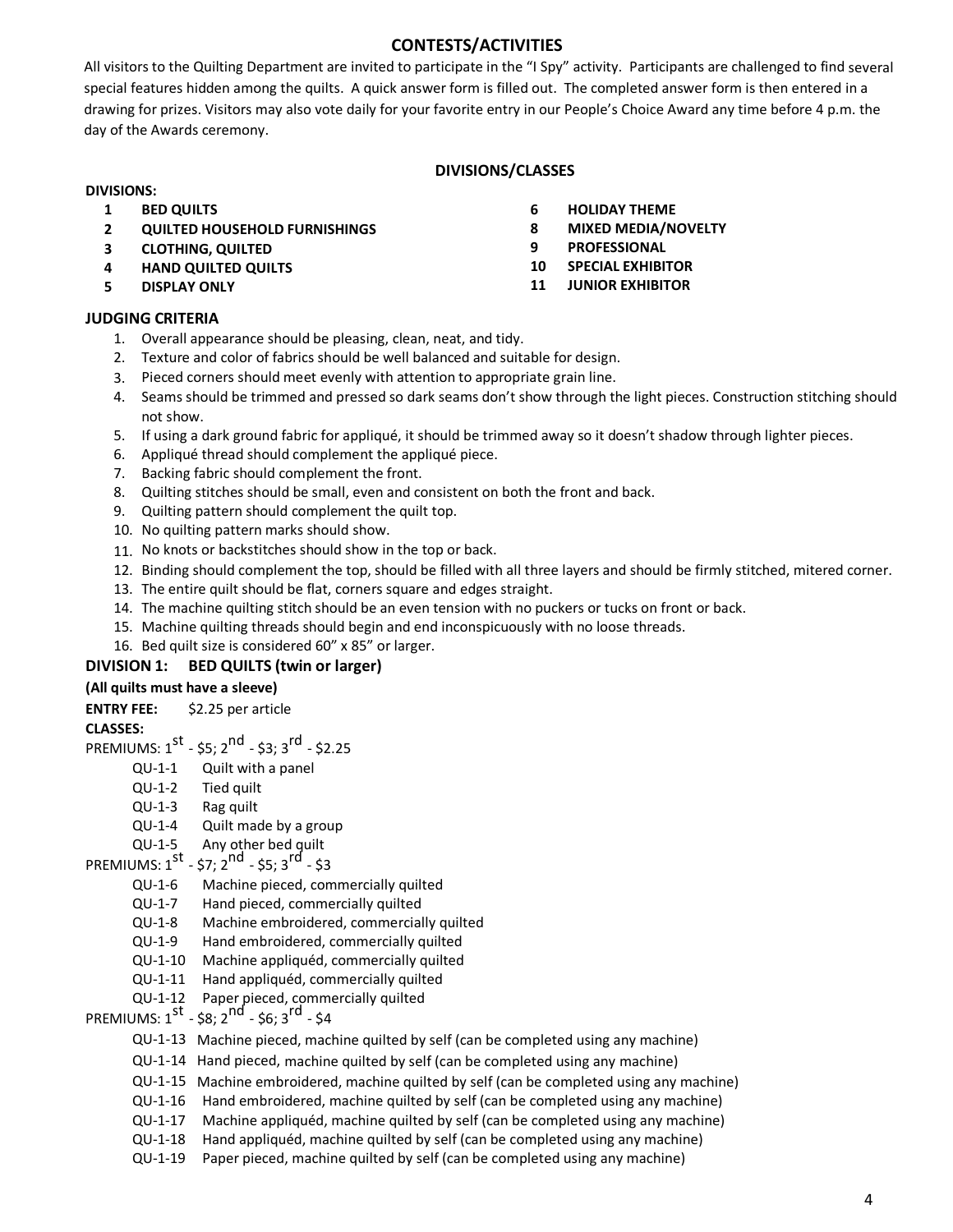| <b>DIVISION 2:</b>           | QUILTED HOUSEHOLD FURNISHINGS (all quilts must have a sleeve)         |
|------------------------------|-----------------------------------------------------------------------|
| <b>ENTRY FEE:</b>            | \$2.25 per article                                                    |
| <b>CLASSES:</b>              |                                                                       |
|                              | PREMIUMS: $1^{st}$ - \$5; $2^{nd}$ - \$3; $3^{rd}$ - \$2.25           |
| $QU-2-1$                     | Small wall hanging, machine quilted (smaller than 36" x 36")          |
| $QU-2-2$                     | Small wall hanging, commercially quilted (smaller than 36" x 36")     |
| $QU-2-3$                     | Original Art (smaller than 36" x 36")                                 |
| QU-2-4                       | Table linens (table cloth, runner, or four placemats)                 |
| $QU-2-5$                     | Pillow                                                                |
| $QU-2-6$                     | Any other quilted household furnishings                               |
|                              | PREMIUMS: $1^{st}$ - \$7; $2^{nd}$ - \$5; $3^{rd}$ - \$3              |
|                              | QU-2-7 Large wall hanging, machine quilted (36" x 36" or larger)      |
|                              | QU-2-8 Large wall hanging, commercially quilted (36" x 36" or larger) |
|                              | QU-2-9 Original Art (36" x 36" or larger)                             |
|                              | QU-2-10 Baby/Lap quilt, machine quilted (smaller than 60" x 85")      |
|                              | QU-2-11 Baby/Lap quilt, commercially quilted (smaller than 60" x 85") |
|                              | QU-2-12 Miniatures (maximum size 18" x 24")                           |
| <b>DIVISION 3:</b>           | <b>CLOTHING - QUILTED</b>                                             |
| <b>ENTRY FEE:</b>            | \$2.25 per article                                                    |
| <b>CLASSES:</b>              |                                                                       |
|                              | PREMIUMS: $1^{st}$ - \$5; $2^{nd}$ - \$3; $3^{rd}$ - \$2.25           |
|                              | QU-3-1 Quilted purse or tote bag                                      |
|                              | QU-3-2 Any other quilted clothing or bag                              |
|                              | PREMIUMS: $1^{st}$ - \$7; $2^{nd}$ - \$5; $3^{rd}$ - \$3              |
| $QU-3-3$                     | Jackets and coats                                                     |
| <b>DIVISION 4:</b>           | <b>HAND QUILTED QUILTS</b>                                            |
| <b>ENTRY FEE:</b>            | \$2.25 per article                                                    |
| <b>CLASSES:</b>              |                                                                       |
|                              |                                                                       |
|                              |                                                                       |
|                              | PREMIUMS: $1^{st}$ - \$7; $2^{nd}$ - \$5; $3^{rd}$ - \$3              |
|                              | QU-4-1 Small wall hanging, hand quilted (smaller than 36" x 36")      |
|                              | QU-4-2 Large wall hanging, hand quilted (36" x 36" or larger)         |
|                              | QU-4-3 Baby/Lap quilt, hand quilted (smaller than 60" x 85")          |
|                              | PREMIUMS: $1^{st}$ - \$8; $2^{nd}$ - \$6; $3^{rd}$ - \$4              |
| QU-4-4                       | Hand pieced bed quilt, hand quilted                                   |
|                              | QU-4-5 Machine pieced bed quilt, hand quilted                         |
| QU-4-6                       | Hand appliquéd bed quilt, hand quilted                                |
| QU-4-7                       | Hand embroidered bed quilt, hand quilted                              |
| QU-4-8                       | Any other bed quilt, hand quilted                                     |
| <b>DIVISION 5:</b>           | <b>DISPLAY ONLY</b>                                                   |
| <b>ENTRY FEE:</b>            | \$2.25 per article                                                    |
| <b>PREMIUMS:</b><br>$QU-5-1$ | None                                                                  |
|                              | Any quilt that is for display only                                    |
| <b>DIVISION 6:</b>           | <b>HOLIDAY THEME</b>                                                  |
| <b>ENTRY FEE:</b>            | \$2.25 per article                                                    |
| <b>CLASSES:</b>              |                                                                       |
|                              | PREMIUMS: $1^{st}$ - \$5; $2^{nd}$ - \$3; $3^{rd}$ - \$2.25           |
| QU-6-1                       | Table linens (table cloth, runner, or four placemats)<br>Pillow       |
| QU-6-2<br>QU-6-3             | Tree skirt                                                            |
| QU-6-4                       | Stocking                                                              |
| QU-6-5                       | Wallhanging                                                           |
| QU-6-6                       | Lap quilt                                                             |
| QU-6-7                       | Any other quilted article                                             |
|                              | PREMIUMS: $1^{st}$ - \$7; $2^{nd}$ - \$5; $3^{rd}$ - \$3              |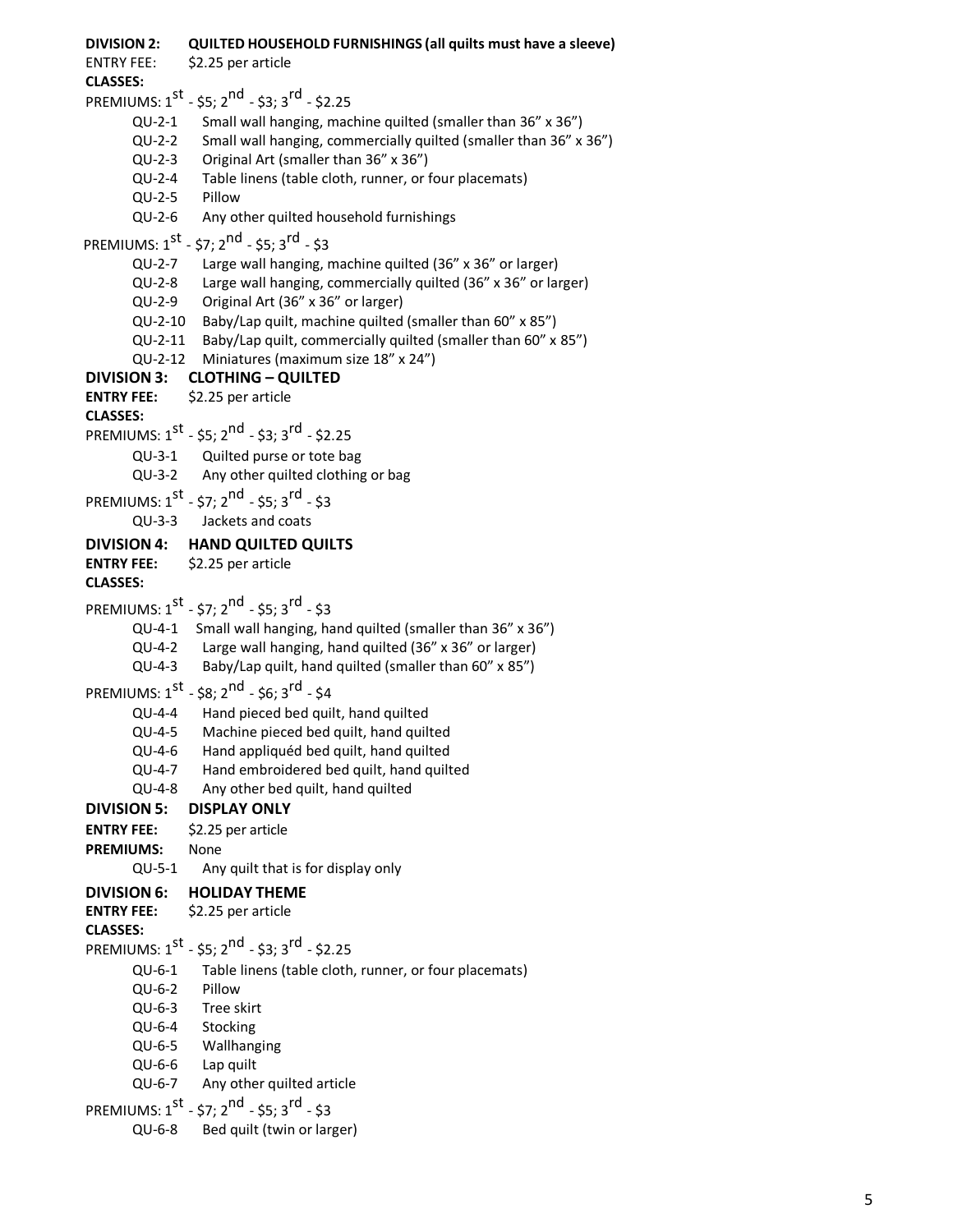#### **DIVISION 8: MIXED MEDIA/NOVELTY REGULATIONS:**

1. Items can be quilts or wall hangings **ENTRY FEE:** \$2.25 per article<br>**PREMIUMS:** 1<sup>st</sup> - \$7; 2<sup>nd</sup> - \$5; 3<sup>rd</sup> - \$3 **PREMIUMS: CLASSES:** QU-8-1 T-shirt quilt QU-8-2 Painting and quilting QU-8-3 Embellishments on quilt or wall hanging QU-8-4 Counted Cross stitch QU-8-5 Yo-yo quilt QU-8-6 Any other quilt or wall hanging **DIVISION 9: PROFESSIONAL ENTRY FEE:** \$2.25 per article **CLASSES:** PREMIUMS: 1<sup>st</sup> - \$10; 2<sup>nd</sup> - \$5 QU-9-1 Small wall hanging (smaller than 36" x 36") QU-9-2 Quilt made by a group QU-9-3 Table linens (table cloth, runner, or four placemats) PREMIUMS: 1<sup>st</sup> - \$15; 2<sup>nd</sup> - \$6 QU-9-4 Wall hanging (36" x 36" or larger) QU-9-5 Lap quilt (smaller than 60" x 85") QU-9-6 Original Art QU-9-7 Quilted purse or bag PREMIUMS: 1<sup>st</sup> - \$20; 2<sup>nd</sup> - \$10 QU-9-8 Bed quilt (60" x 85" or larger) QU-9-9 Quilted clothing QU-9-10 Hand pieced quilt **DIVISION 10: SPECIAL EXHIBITOR ENTRY FEE:** None **PREMIUMS:** Ribbons **CLASSES:** QU-10-1 Any other quilted article  **DIVISION 11: JUNIOR EXHIBITOR ENTRY FEE:** None **PREMIUMS:** <sup>st</sup> -\$3; 2<sup>nd</sup> -\$2; 3<sup>rd</sup> -\$1 **CLASSES:**  QU-11-1 Quilts (under 13 years) QU-11-2 Wall hangings (under 13 years) QU-11-3 Quilted bag (under 13 years) QU-11-4 Any other quilted article (under 13 years) QU-11-5 Quilts (13-18 years) QU-11-6 Wall hangings (13-18 years) QU-11-7 Quilted bag (13-18 years)

QU-11-8 Any other quilted article (13-18 years)